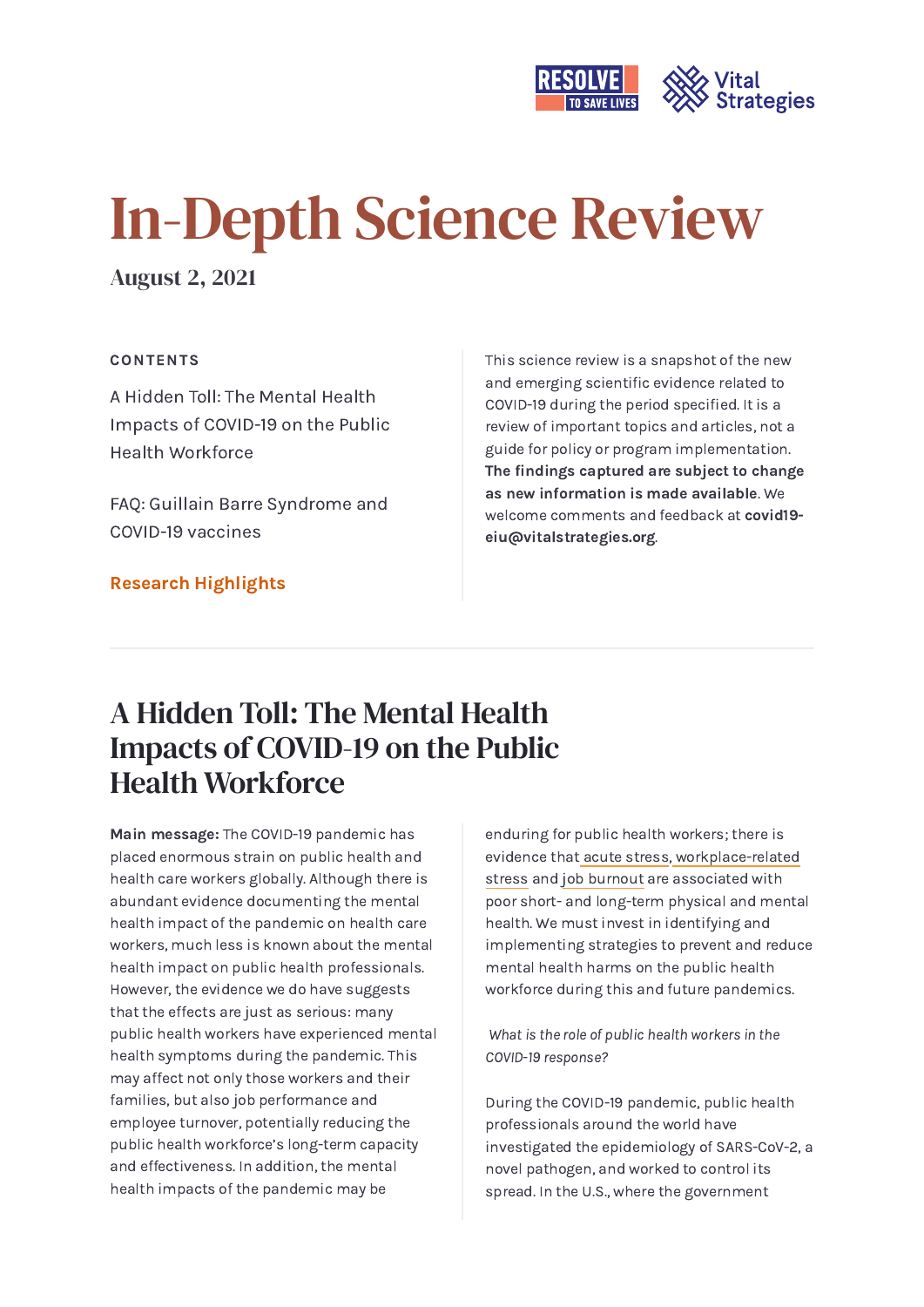public health system consists of local health departments, state health departments, 12 Tribal Epidemiology Centers and the federal Centers for Disease Control & Prevention (CDC), there are approximately 97,000 state and 147,000 local public health workers employed by the government. [Responsibiliti](https://slge.org/resources/how-does-the-public-health-workforce-compare-with-the-broader-public-sector)es taken on by public health professionals have included the following:

- Collecting, reporting and interpreting epidemiologic data;
- Developing and issuing public health recommendations;
- Providing technical assistance with infection prevention and control, including in high-risk settings such as long-term care facilities;
- Investigating outbreaks and superspreading events;
- Conducting case investigations and contact tracing;
- Planning and implementing COVID-19 testing and vaccination programs;
- Screening travelers for SARS-CoV-2 infection.

Outside of the U.S., public health workers have taken on many of these same responsibilities. In some countries, public health workers may also perform clinical roles. For example, in many low- and middle-income countries, community health workers deliver both primary health care and public health services, especially in rural and underserved settings. Community health workers educate community members about healthy behaviors, such as COVID-19 prevention measures, and may conduct contact tracing, transport, [screening](https://www.georgeinstitute.org/profiles/are-we-doing-enough-for-the-mental-well-being-of-community-health-workers-during-covid-19) and follow-up of patients with COVID-19. They often come from the vulnerable communities they serve, which may make them more [susceptible](https://www.ncbi.nlm.nih.gov/pmc/articles/PMC7785092/) to COVID-19 as well as to mental health issues due to the impact COVID-19 may have on their own communities.

How has the COVID-19 pandemic affected mental health of public health workers?

Responding to the COVID-19 pandemic, the largest public health crisis many public health professionals have ever faced, has resulted in substantial mental stress for these workers. In addition to undertaking new, expanded professional responsibilities, they have faced mixed and sometimes hostile reactions to their work from political leaders and the public. Like workers in other fields, they have also experienced fear of contracting COVID-19 on the job and increased responsibilities at home, such as for childcare.

At least three surveys have investigated the mental health effects of the COVID-19 pandemic on the public health workforce. One was conducted in China and two in the United States. All were cross-sectional, anonymous, online surveys focused primarily on public health workers employed by government agencies.

The first survey was conducted in February and March 2020 in five Chinese provinces. Chinese public health workers included in the study were responsible for activities such as COVID-19 testing, epidemiological investigation, contact tracing, disinfection of public spaces, community prevention and control activities, data collection and reporting and delivery of health education. Four papers have reported on different aspects of this survey and its findings. Among 9,475 respondents, 49% reported symptoms of [psychological](https://bmchealthservres.biomedcentral.com/articles/10.1186/s12913-021-06699-4) distress; 27% reported depression and 21% anxiety. As potentially contributing factors, 40% reported lack of cooperation from the public and 14% reported verbal abuse or intimidation. Among a subset of 3,417 respondents who [self-reported](https://www.frontiersin.org/articles/10.3389/fpubh.2021.622677/full) mental health concerns, only 13% reported seeking professional mental health care. Those who did not seek care reported that mental health was not a priority during the pandemic, that they lacked time and access to services, or that they did not believe treatment would be useful. Most respondents perceived a low level of support from the workplace and society.

The studies' authors suggested that strain on Chinese public health workers was exacerbated by workforce shortages, limited societal appreciation of the importance of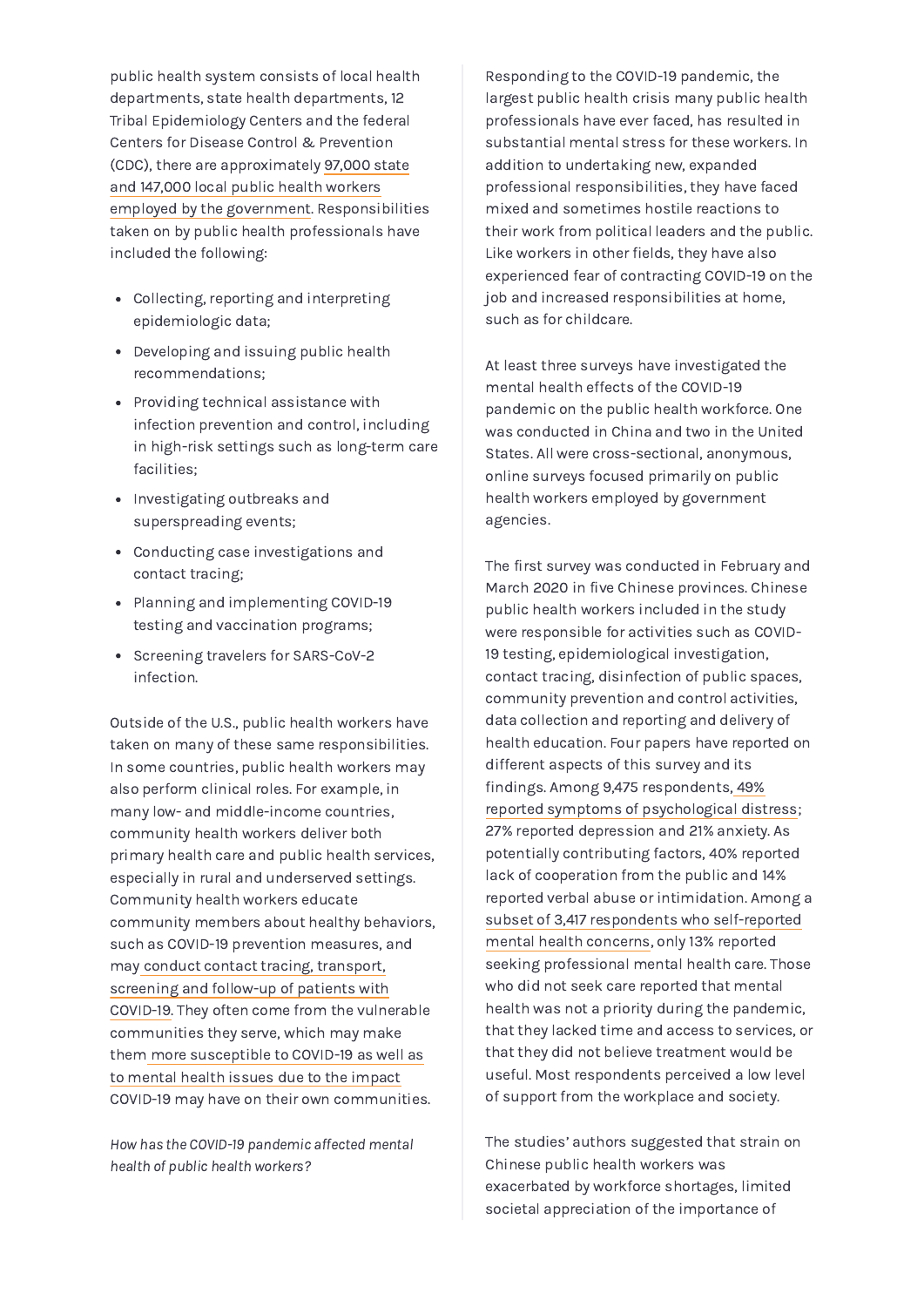public health work and the likelihood that certain responsibilities (e.g., enforcing quarantine) would elicit negative emotions. To improve mental health during emergency responses, the authors proposed: increased communication with communities to increase appreciation for and trust in public health workers, allocating resources to ensure a sufficient workforce and continuing education, and skill-building opportunities for public health workers to cultivate resilience. Authors also suggested that pandemic preparedness plans include mental and physical support for public health workers.

The second survey was conducted in August and September 2020 among 225 public health workers from 31 U.S. states and [Washington](https://www.mdpi.com/1660-4601/18/8/4369/htm#B29-ijerph-18-04369) D.C., 79% of whom worked in government agencies (the remainder in academic or other settings). Forty-one percent of [respondents](https://www.mdpi.com/1660-4601/18/8/4369/htm#B29-ijerph-18-04369) reported symptoms of anxiety, 29% reported symptoms of depressive disorder, and 66% reported burnout. One in five respondents reported reductions in activity outside work due to poor mental or physical health in the past month. Older age and more years of experience were associated with higher levels of burnout. In January 2020, five percent of respondents planned to leave or retire in one to two years. By September—half a year into the pandemic—this share had more than doubled (12%). The authors suggested that increased funding and workforce development were essential to improve mental health among public health workers.

The third and most recent survey was conducted in March and April 2021 and included 26,174 respondents employed by state, tribal, local or territorial U.S. health departments in 2020. [Approximately](https://www.cdc.gov/mmwr/volumes/70/wr/mm7026e1.htm) half (53%) of participants reported symptoms of at least one mental health condition in the past two weeks: 32% reported symptoms of depression, 30% anxiety, 37% post-traumatic stress disorder (PTSD) and 8% suicidal ideation. The authors noted that the prevalence of symptoms reported by public health workers was higher than reported in a similar survey by the [general](http://doi.org/10.15585/mmwr.mm6932a1) public, and similar to rates reported by health care workers. The severity of

mental health symptoms among respondents increased with increasing hours worked per week and percentage of work time dedicated to COVID-19 response. Workers unable to take time off were twice as likely to report symptoms. Most (72%) respondents felt overwhelmed by workload and 23% felt bullied, threatened or harassed because of their work, including 12% who had received job-related threats. One in five survey respondents reported needing, but not receiving, mental health counseling/services in the past four weeks, and only 12% had used employee assistance programs, although two thirds had access to such programs.

These studies are subject to at least four important limitations. First, all three surveys were cross-sectional and did not explore respondents' mental health history. As a result, it is not clear whether mental health concerns reported by respondents existed before the pandemic and to what extent symptoms were due to or may have changed during the pandemic response. Second, all studies relied on a convenience sample of respondents and were not able to assess response rate. It is not possible to predict whether and to what extent self-selection to participate in the studies may impact findings—persons experiencing mental health concerns might be more or less likely to respond to the survey. Third, findings from studies done in China and the U.S. may not be fully applicable to other countries where public health workers may have different training and roles. Fourth, these studies used different instruments to assess self-reported mental health symptoms; results may not be comparable across studies or with diagnoses made by qualified professionals. Further, definitions of adverse mental health impacts may differ across cultural contexts, underscoring the importance of conducting research using tools validated within the cultural context of the study.

Nonetheless, these three surveys suggest a high prevalence of mental health symptoms among public health workers participating in COVID-19 response. In light of these findings, a critical question is: "What can be done to address mental health impacts of the COVID-19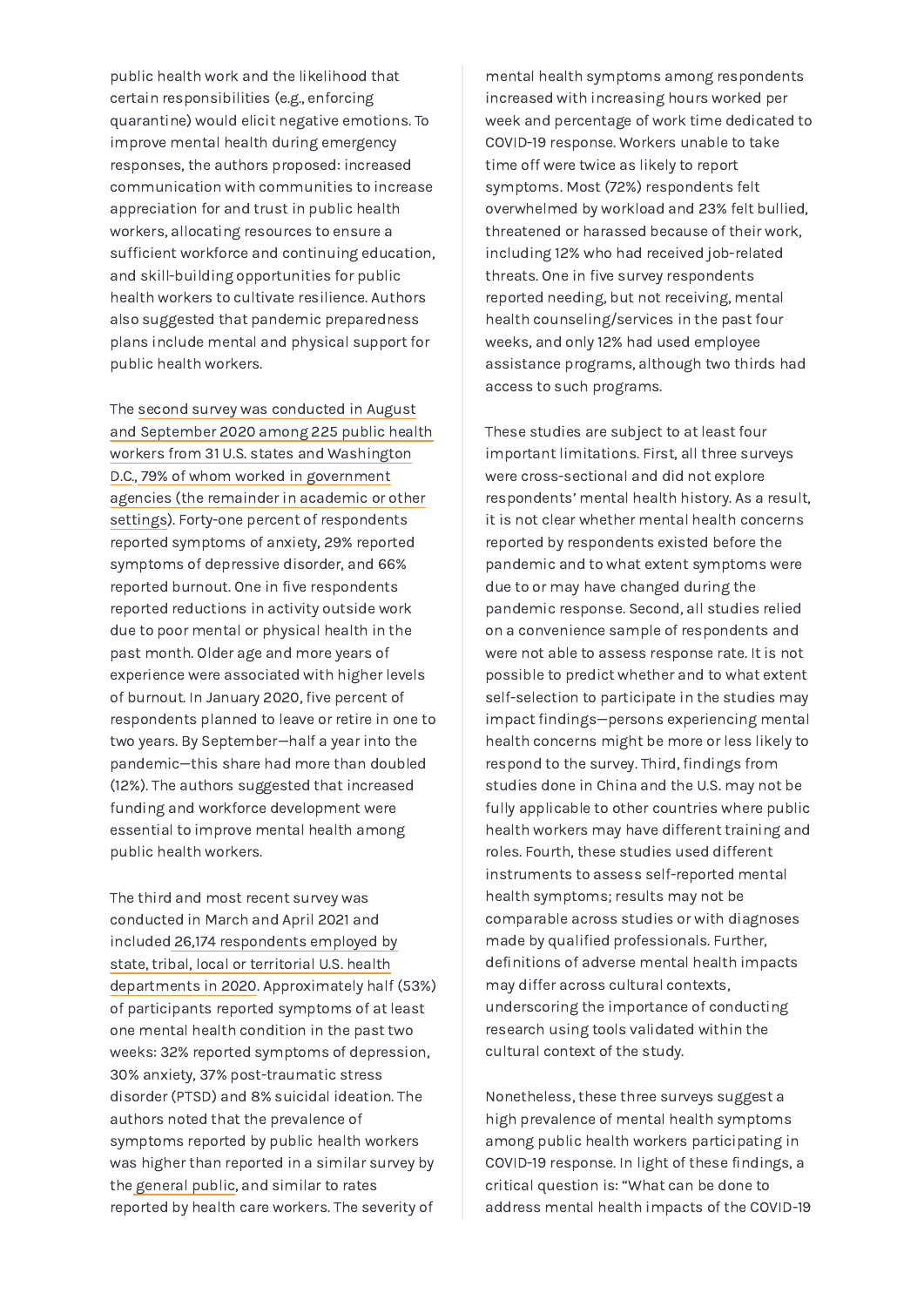pandemic and prevent future harm?" In order to develop effective interventions, it is necessary to understand the factors that may contribute to mental health impacts in the public health workforce.

What do we know about risk factors for job-related mental health issues among public health workers?

Threats and/or harassment of public health workers during the pandemic is a major contributor to poor mental health outcomes. As summarized in this [commentary](https://jamanetwork.com/journals/jama/fullarticle/2769291), some public health officials have faced protesters at work and at their homes and harassment on social media forums, such as doxing (publishing private information to facilitate harassment). In some cases, these threats necessitated assignment of security details.

In the United States, between the start of the pandemic and August 2020, 18 of 59 state or [territorial](https://journals.lww.com/jphmp/Fulltext/2021/01001/Public_Health_Officials_and_COVID_19__Leadership,.3.aspx) health officials had left office, along with at least 37 county/city health officials. Approximately one third of resignations were linked to conflicts with elected officials or threats from the public. Between March 2020 to January 2021, media reported on at least 190 departures of leaders from health [departments](https://www.jhsph.edu/covid-19/news-and-events/events/_documents/2021-02-24-special-webcast-we-stand-with-public-health.pdf) across the country. Departures at the leadership level may be particularly disruptive to organization operations and strategy, further increasing strain on the remaining staff. The turnover among non-leadership public health workers remains largely unquantified.

In the United States, a shortage of public health resources, including human resources, may also have contributed to poor mental health outcomes among public health workers. Since 2008, local health [departments](https://www.naccho.org/uploads/downloadable-resources/2019-Profile-Workforce-and-Finance-Capacity.pdf) in the U.S. have lost 31,000 jobs, while state health departments have lost [approximately](https://astho.org/Press-Room/New-Data-on-State-Health-Agencies-Shows-Shrinking-Workforce-and-Decreased-Funding-Leading-up-to-the-COVID-19-Pandemic/09-24-20/) 10% of their workforce and 10% of funding since 2012. Another study estimated even larger losses: as many as 56,000 local health [department](https://www.naccho.org/uploads/downloadable-resources/2018-Forces-of-Change-Main-Report.pdf) jobs lost since 2008. As of 2020, the Prevention and Public Health Fund – established to improve and sustain national public health systems in

2010 as part of the Affordable Care Act – had received only half as much [money](https://www.jhsph.edu/covid-19/news-and-events/events/_documents/2021-02-24-special-webcast-we-stand-with-public-health.pdf) as originally [planned.](https://www.jhsph.edu/covid-19/news-and-events/events/_documents/2021-02-24-special-webcast-we-stand-with-public-health.pdf)

Unfortunately, the literature does not provide robust information about risk factors that might lead to worse mental health outcomes among public health workers. For example, studies did not explore whether worse mental health was associated with specific job functions, professional training or level of responsibility within the organization. In the absence of such data, we may look to existing literature on risk factors for mental health problems among health care workers who have also experienced immense challenges during the pandemic.

#### Health care workers

Health care workers also have suffered adverse mental health impacts due to the COVID-19 pandemic. This may not be surprising: compared with other occupations, health care workers are at a relatively high risk of mental health symptoms and conditions even under usual work conditions; this risk is heightened during epidemics and [pandemics.](https://www.mdpi.com/1660-4601/18/13/6695) The extent of the issue during the COVID-19 pandemic has been recognized by [CDC](https://www.cdc.gov/coronavirus/2019-ncov/hcp/mental-health-healthcare.html) and the World Health [Organization.](https://www.who.int/news/item/17-09-2020-keep-health-workers-safe-to-keep-patients-safe-who)

Multiple systematic reviews encompassing hundreds of studies have found that health care workers were at an increased risk of developing mental health conditions such as anxiety, depression and symptoms of PTSD during the COVID-19 pandemic. For example, one [systematic](https://pubmed.ncbi.nlm.nih.gov/33690641/) review included 65 studies written in English or Chinese that were conducted between December 2019 and August 2020. Among 97,333 health care workers across 21 countries, depression, anxiety and PTSD were each detected in more than 20% of participants.

There is comparatively more literature on the factors that may contribute to poor mental health outcomes among health care workers during the COVID-19 pandemic than there is on factors that may impact public health workers.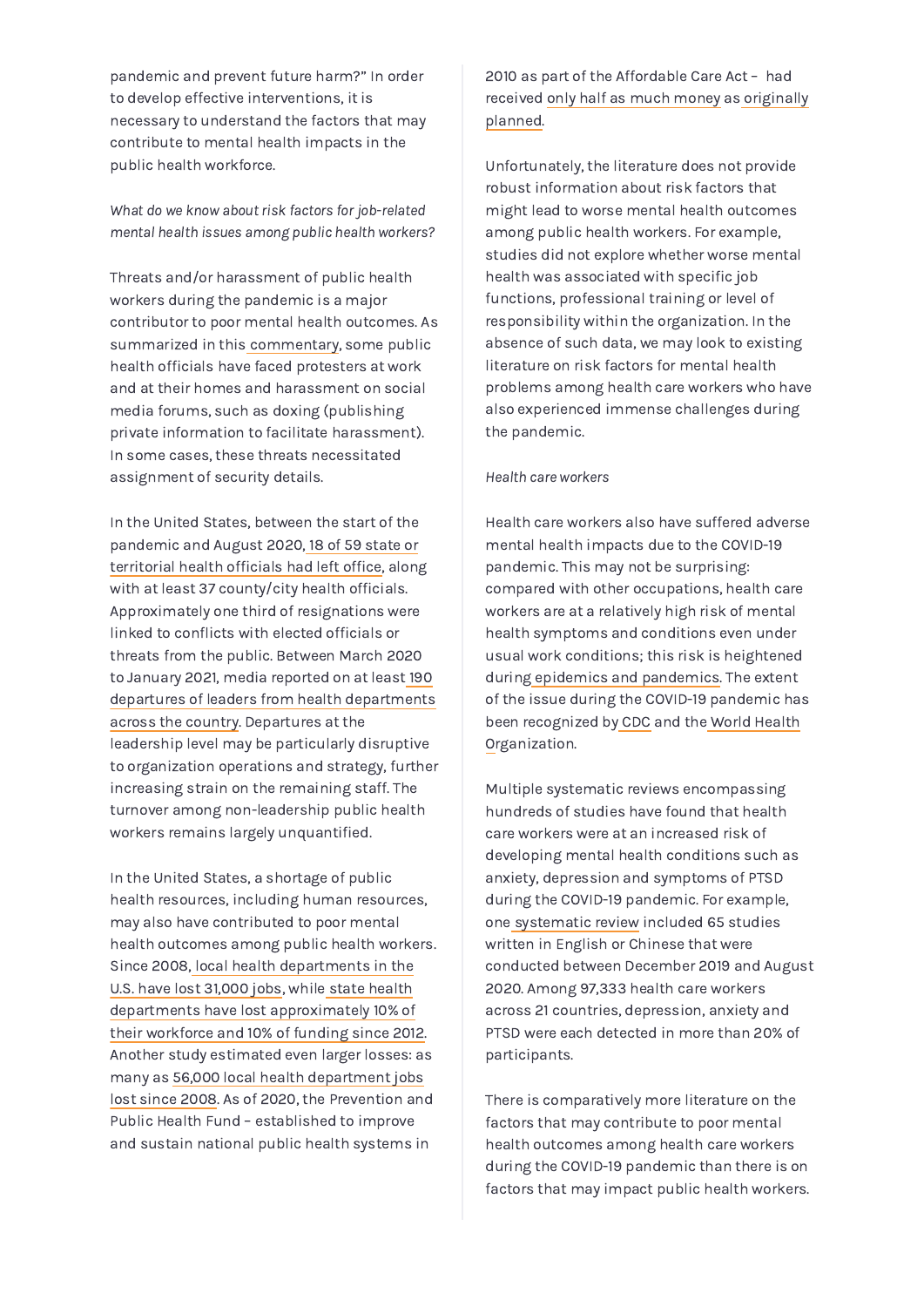A systematic review of studies on mental health impacts of the [pandemic](https://www.ncbi.nlm.nih.gov/pmc/articles/PMC7462563/) on health care workers which included 22 studies reporting variables associated with mental health symptoms found that the most commonly reported risk factors were female sex, contact with COVID-19 patients and concern about being infected or family members being infected. A study that enrolled 20,947 US health care workers between May and October 2020 found that 38% reported anxiety or depression and 49% reported burnout, found that stress was highest among nursing assistants, medical assistants and social workers, and was higher in inpatient than outpatient workers, in women than in men, and in Black and Latinx workers than in White workers. A [cross-sectional](http://www.psychiatria-danubina.com/UserDocsImages/pdf/dnb_vol32_no3-4/dnb_vol32_no3-4_563.pdf) study from Turkey on anxiety levels among 402 emergency medical services professionals (paramedics, emergency medical technicians, nurses, physicians and drivers) found that female and younger participants, as well as those who thought they had inadequate personal protective equipment or did not feel safe treating people with suspected or diagnosed COVID-19, had higher anxiety levels. Among nearly 4,000 police, fire and [ambulance](https://www.mind.org.uk/news-campaigns/news/mind-survey-reveals-toll-of-pandemic-on-ambulance-workers-mental-health/) services surveyed in the United Kingdom, 69% reported declining mental health over the past year.

Studies from low and middle income countries, for example from [Ghana,](https://journals.sagepub.com/doi/full/10.1177/20503121211000919) [Kenya](https://bmjopen.bmj.com/content/11/6/e050316), [Brazil,](https://onlinelibrary.wiley.com/doi/10.1002/hpm.3117) [Mexico](https://www.scielo.br/j/rbp/a/q4vcynPfdMjvx9JY5qVGg7v/?lang=en) and [India](https://www.sciencedirect.com/science/article/abs/pii/S1876201821000824?via%3Dihub), also describe a high prevalence of mental health symptoms among health care workers during the pandemic. In low and middle income countries, health care systems have been [overwhelmed,](https://www.thelancet.com/journals/lanres/article/PIIS2213-2600(21)00068-0/fulltext) shortages of basic equipment have led to difficult triage decisions and poor health care worker safety, and some health care workers have abandoned their posts due to fear of COVID-19 or targeting and harassment by the public, while many others have died of COVID-19. Some experts fear a wave of health care workers leaving their jobs after the pandemic, further [exacerbating](https://www.scidev.net/global/mass-exodus-of-health-staff-to-follow-covid-19/) the global health care worker [shortage](https://www.who.int/publications/i/item/9789241511131).

Some of the risk factors elucidated by studies of mental health impacts among health care workers, such as sex, age and work experience, may be risk factors for poor mental health

outcomes among workers across a range of professions. Some, such as fear of contracting COVID-19 at work and pressures associated with responding to an unknown health threat, may be risk factors common to health care and public health workers. Other factors may be specific to the health care workforce given unique responsibilities such as caring for severely ill COVID-19 patients who are isolated from loved ones, providing treatment for COVID-19 patients when options are limited and working during COVID-19 surges when hospitals are over capacity.

What can be done to support improved mental health among public health and health care workers?

Effective strategies to better protect the mental health of workers in public health and health services during this and future pandemics must be identified and implemented. Some interventions may be needed at the societal and policy levels and others within workplaces. There is no evidence from the COVID-19 pandemic on the effectiveness of specific interventions to protect these public health workers' mental health. However, some organizations have made recommendations tailored to the public health workforce that build on strategies known to reduce workplace stressors and address challenges reported by health workers during the pandemic.

Mental Health [America](https://mhanational.org/blog/how-public-health-workers-can-combat-their-frustrations-and-mental-health-challenges-covid-19) outlined eight steps individual public health workers can take to combat frustration and mental health challenges during the pandemic. To support those working in medical or public health services, the Oregon Health Authority is using the PsySTART system, a [pre-existing](https://www.oregon.gov/oha/HSD/Pages/PSYSTART.aspx) simple mental health triage and rapid treatment<br>system. At the organizational level,<br>implementing "<u>B-team" style crisis</u><br>[management](https://journals.lww.com/jphmp/Fulltext/2021/01001/Public_Health_Officials_and_COVID_19__Leadership,.3.aspx) — wherein leadership is divided system. At the organizational level, implementing "B-team" style crisis between the "A-team" managing crisis response operations and a "B-team" responsible for maintaining routine agency between the "A-team" managing crisis<br>response operations and a "B-team"<br>responsible for maintaining routine agency<br>activities — can reduce strain on public health leaders. The Association of State and Territorial Health Officers (ASTHO) has [recommended](https://www.astho.org/statepublichealth/taking-care-of-public-health-worforce-post-pandemic/06-25-21/) other ways to foster a healthy organizational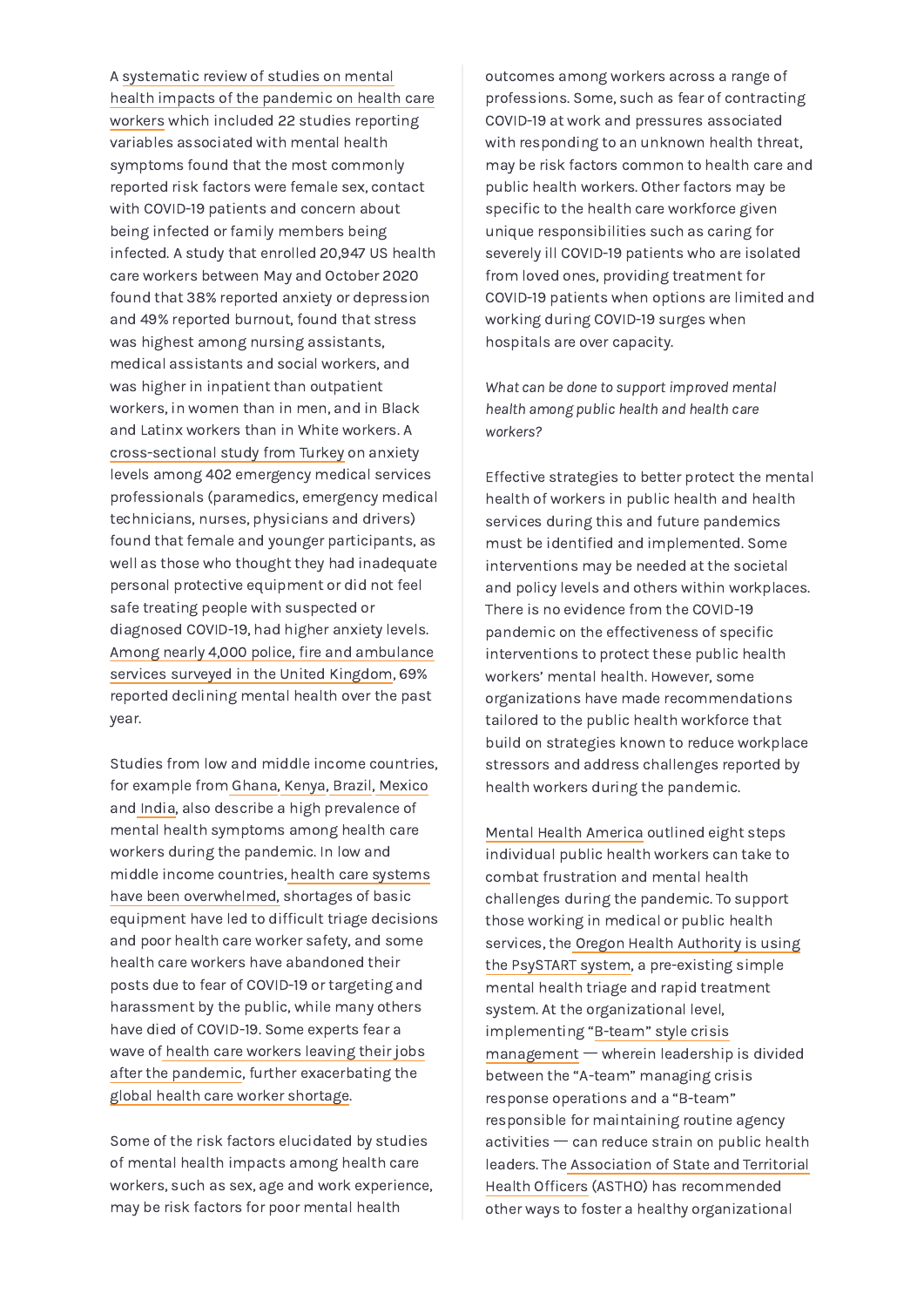culture that increases resilience and thus promotes worker mental health. Examples include using the Joy in [Work](http://www.ihi.org/resources/Pages/IHIWhitePapers/Framework-Improving-Joy-in-Work.aspx) framework, encouraging [self-care](https://www.astho.org/COVID-19/Practicing-Self-Care/) practices and providing training for supervisors to recognize and act on symptoms of mental health concerns among employees. [ASTHO](https://www.astho.org/statepublichealth/taking-care-of-public-health-worforce-post-pandemic/06-25-21/) also recommended that emergency response scenario planning include mechanisms to monitor scheduling and workloads, plans for staff to take leave through job rotations and limits on overtime work.

Given the relative abundance of literature of the mental health impacts of the pandemic on health care workers, and shared challenges faced by health care and public health workers, it is worth investigating whether there is evidence on how well interventions to support the mental health of that workforce during the pandemic work. A systematic review of interventions to support the mental health of frontline health and social care [professionals](https://pubmed.ncbi.nlm.nih.gov/33150970/) during and after an epidemic or pandemic published in November 2020 identified four studies that were conducted during the COVID-19 pandemic. The interventions assessed in these studies were: health care workers adorning their personal protective [equipment](https://www.ncbi.nlm.nih.gov/pmc/articles/PMC7224350/) with an image of their own face in order to improve patient-provider communication and connection; a digital learning [package](https://www.mdpi.com/1660-4601/17/9/2997) for health care workers which included guidance on actions teams could take to protect mental health, on improving communication and reducing social stigma, and on self-care strategies and managing emotions; a [psychological](https://www.thelancet.com/journals/lanpsy/article/PIIS2215-0366(20)30078-X/fulltext) intervention plan that included a medical intervention team and a suite of psychological interventions including group [activities](https://www.ncbi.nlm.nih.gov/pmc/articles/PMC7179543/) to release stress; and a hotline for medical workers through which they could talk to a psychologist. The review included 12 other studies on interventions implemented during other epidemics (Ebola, MERS and SARS).

Authors did not have high confidence in the findings about the effectiveness of any of the studied interventions. They did find evidence of at least two barriers to intervention implementation: a lack of full awareness among frontline workers and employing organizations of what was needed to support employee mental health; and a lack of equipment, staff time or skills for an intervention. A November 2020 survey conducted by Kaiser [Permanente](https://business.kaiserpermanente.org/insights/mental-health-workplace/first-responder-support) highlighted that 70% of first responders report seldom or never using mental health services, despite a high prevalence of depression and PTSD in the workforce; authors suggested that strategies to increase first responders' use of available support services might include reducing stigma by having leaders and peers at work share their own experiences with seeking mental health support. In general, there is a lack of evidence to inform the selection of interventions that are beneficial to the mental health of health care workers.

Strategies known to improve employee wellbeing across a range of [occupations](https://www.thelancet.com/journals/lanpsy/article/PIIS2215-0366(20)30224-8/fulltext) and scenarios also may work to promote mental health among the public health workforce. More information about these types of strategies are available from the following organizations:

- [CDC](https://www.cdc.gov/workplacehealthpromotion/tools-resources/workplace-health/mental-health/index.html) recommends workplace mental health best practices;
- [WHO](https://www.who.int/teams/mental-health-and-substance-use/mental-health-in-the-workplace) offers tips on creating a healthy workplace and models for action;
- The American [Psychological](https://www.workplacementalhealth.org/) Association Center for Workplace Mental Health offers a [toolkit](https://www.workplacementalhealth.org/employer-resources/the-working-well-toolkit) for employers, as well as resources for the COVID-19 [pandemic](https://www.workplacementalhealth.org/news-events/covid-19-mental-health-and-well-being);

Boston [College](https://www.bc.edu/content/bc-web/schools/carroll-school/sites/center-for-work-family/research/employee-well-being.html) Center for Work and Family offers resources on workplace wellbeing, including related to [COVID-19](https://www.bc.edu/content/bc-web/schools/carroll-school/sites/center-for-work-family/research/COVID-19ResourcesUpdates.html).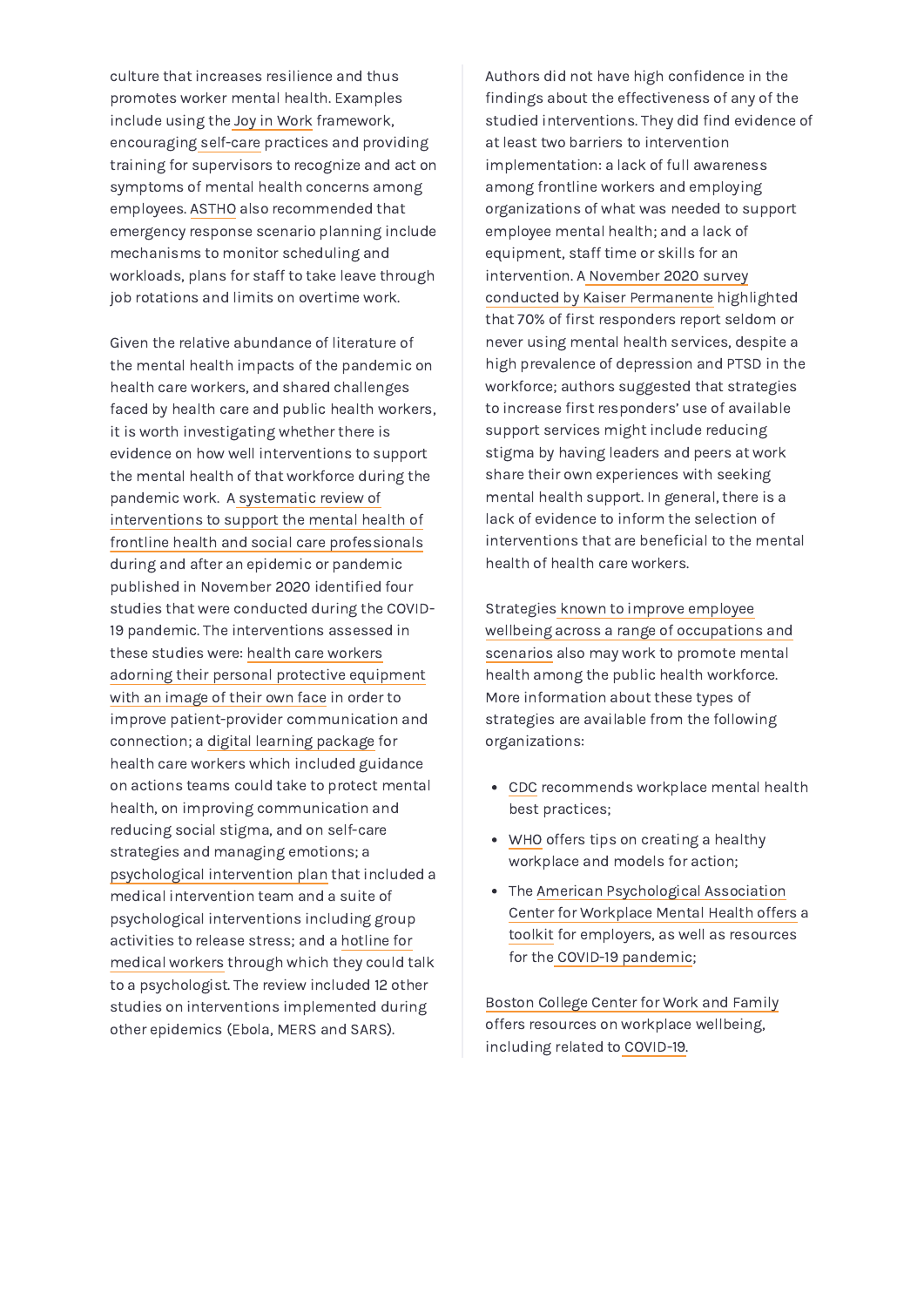

Source: [CDC](https://www.cdc.gov/workplacehealthpromotion/tools-resources/workplace-health/mental-health/index.html)

Common themes from these resources are that workplace mental health interventions should be integrated within a broader organizational strategy to foster worker wellbeing and include strategies for prevention, early identification, support and rehabilitation of mental health issues. A key factor in success is involving workers in program development and providing opportunities for employees to participate in decisions about issues that affect job stress.

#### **Conclusion**

The pandemic is not over. New surges in COVID-19 cases are compounding mental health strain on responders exhausted by 18 months on the frontlines. Anxiety, depression, trauma and burnout have been commonly reported by public health professionals, health care

workers and emergency responders during the COVID-19 pandemic. Addressing these and other mental health concerns among these workers will require focused effort and investment and will be critical to prevent further losses to workforce capacity. The U.S. [Department](https://www.hhs.gov/about/news/2021/07/16/hhs-announces-103-million-arp-funding-to-address-health-workforce-burnout.html) of Health and Human Services will invest \$103 million over three years to strengthen resiliency and address burnout among frontline health care workers from paraprofessionals to public safety officers. Research is needed to identify individual-, occupational- and organizational-level risk factors to direct resources to groups at highest risk. Rigorous program evaluations may identify the strategies and interventions that are most effective. While addressing current mental health care needs, continued investigation of preventive measures is also essential to improve worker and organizational preparedness, as well as resilience to face future epidemics and pandemics.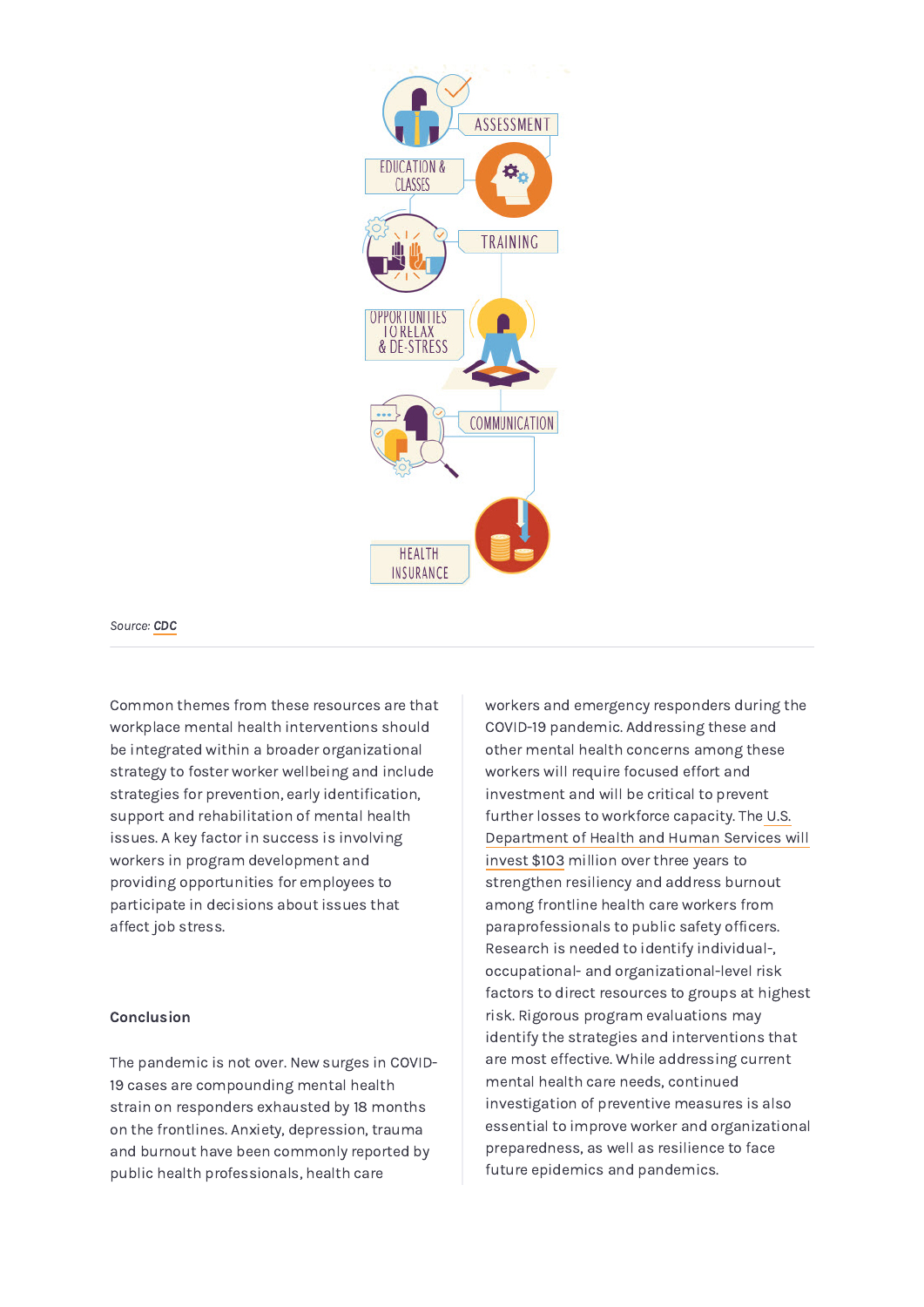# <span id="page-7-0"></span>FAQ: Guillain Barre Syndrome and COVID-19 vaccines

#### What is Guillain Barre Syndrome (GBS)?

- Guillain Barre Syndrome (GBS) is a rare disorder in which the immune system mistakenly attacks the peripheral nervous system (the nerves outside the brain and spinal cord). The [CDC](https://www.cdc.gov/vaccinesafety/concerns/guillain-barre-syndrome.html) estimates that 3,000 to 6,000 people per year in the U.S. develop GBS.
- The resulting nerve damage can result in numbness, muscle weakness and paralysis. Specific symptoms may include vision problems; difficulty speaking or swallowing; unusual sensation in the hands, feet, legs or arms; coordination problems; or difficulty with bladder control. GBS can be a dangerous condition, particularly if the respiratory muscles are affected, and some patients may require intensive care.
- Most people ultimately fully recover though this can take weeks or months.

#### What causes GBS?

- Cases of GBS have been reported among people infected with SARS-CoV-2, the virus that causes COVID-19. For example, five GBS cases were [identified](https://www.nejm.org/doi/full/10.1056/NEJMc2009191) at three Italian medical centers that treated about 1,200 COVID-19 patients during February and March 2020. In these patients, GBS began about 5-10 days after the onset of COVID-19 symptoms, similar to the timing of GBS associated with other viral infections.
- The most common trigger for GBS is a bacterial or viral infection, and many people who develop GBS report a gastrointestinal, sinus or respiratory illness in the weeks or months prior. The incidence of GBS has increased during outbreaks of some diseases, such as the mosquito-borne disease [Zika](https://www.cdc.gov/zika/healtheffects/gbs-qa.html). However, in some cases of

GBS, the exact trigger is not established. Male sex is a risk factor for GBS as is older age, and it is more likely to develop in those over 50 years of age.

Many studies have looked for an [association](https://www.nature.com/articles/s41582-019-0250-9) between GBS and vaccines and found none, though a small number of studies have found a very rare association between GBS and seasonal flu vaccines [\(approximately](https://www.cdc.gov/vaccinesafety/concerns/guillain-barre-syndrome.html) one case of GBS per one million vaccine recipients when an association has been found, or less than the risk of GBS due to influenza infection).

#### Do COVID-19 vaccines cause GBS?

- In the U.S., as of June 30, there were about 100 cases of GBS [reported](https://www.cdc.gov/vaccines/acip/meetings/downloads/slides-2021-07/02-COVID-Alimchandani-508.pdf) among 12.8 million people who have received the J&J vaccine. Most cases occurred within 42 days of vaccine [administration.](https://www.fda.gov/media/146305/download) Ninety-five cases required hospitalization and 10 required mechanical ventilation for breathing support.
- This 42-day rate of GBS among J&J recipients exceeded what would be expected in the absence of vaccination among the US population. The FDA has updated the label of the J&J vaccine to warn about a possible increased risk of GBS after [vaccination.](https://www.fda.gov/media/146304/download)
- Reports to vaccine safety monitoring systems of GBS among persons who received mRNA COVID-19 vaccines have not exceeded the rate of GBS cases in the general population (Pfizer vaccine: 190 cases, 1.05 cases per million doses administered; Moderna vaccine: 162 cases, 1.21 cases per million doses administered through June 2021).
- Of note, the European Medicines Agency [Pharmacovigilance](https://www.ema.europa.eu/en/news/meeting-highlights-pharmacovigilance-risk-assessment-committee-prac-5-8-july-2021) Risk Assessment Committee recommended adding a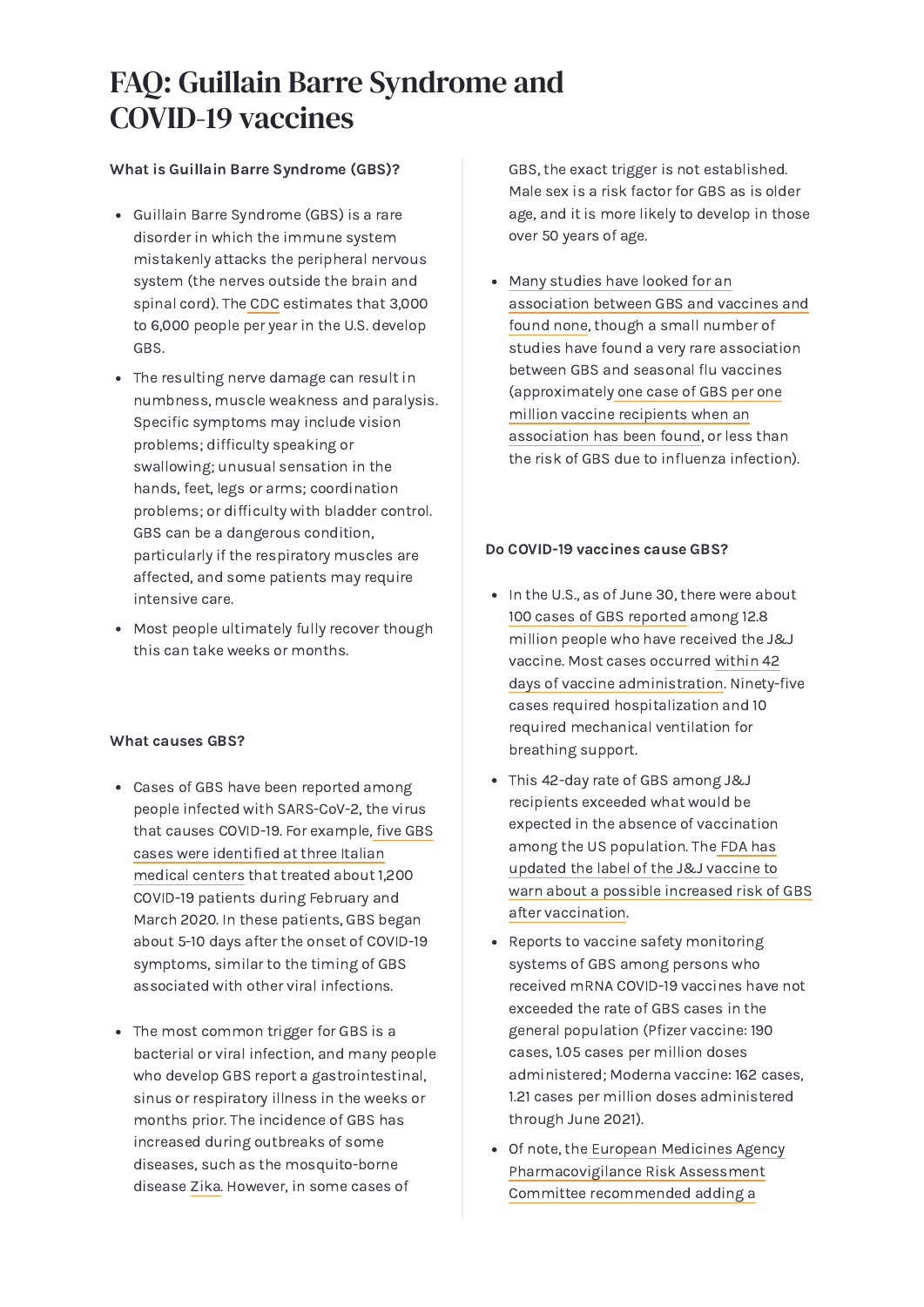warning to the label of the [AstraZeneca](https://www.ema.europa.eu/en/news/meeting-highlights-pharmacovigilance-risk-assessment-committee-prac-5-8-july-2021) COVID-19 vaccine (by the end of June 2021, 227 cases of GBS had been reported after [administration](https://www.cdc.gov/vaccines/acip/meetings/downloads/slides-2021-07/02-COVID-Alimchandani-508.pdf) of 51.4 million doses of the AstraZeneca vaccine).

Considering the risk of GBS and the benefit of vaccination, should I get vaccinated against COVID-19?

Given currently available data, the potential benefits of vaccination (with an mRNA vaccine or with J&J) far outweigh the risk of GBS. mRNA vaccines are not associated with GBS and for J&J, the risk/benefit analysis still favors vaccination.

An analysis conducted by CDC's Advisory Committee on [Immunization](https://www.cdc.gov/vaccines/acip/meetings/slides-2021-07-22.html) Practices (ACIP) used available data to estimate that the number of COVID-19 events prevented by J&J vaccination was substantially higher than the number of expected cases of GBS after J&J vaccination. In the figure below, the right side shows the number of expected cases of GBS and thrombosis with thrombocytopenia syndrome (a very rare event that has also been reported among J&J vaccine recipients) per 1 million vaccine doses, and the left side shows the number of expect COVID-19 cases, hospitalizations and deaths that would be prevented per 1 million vaccine doses.

### Benefits and risks after Janssen vaccine, by age group & sex



Source: [CDC](https://www.cdc.gov/vaccines/acip/meetings/downloads/slides-2021-07/05-COVID-Rosenblum-508.pdf)

# <span id="page-8-0"></span>Research Highlights

## DIFFERENCE IN MORTALITY AMONG [INDIVIDUALS](https://www.thelancet.com/journals/langlo/article/PIIS2214-109X(21)00289-8/fulltext) ADMITTED TO HOSPITAL WITH COVID-19 DURING THE FIRST AND SECOND WAVES IN SOUTH AFRICA: A COHORT STUDY

Main message: In-hospital mortality was 31% higher (adjusted odds ratio 1.31, 95% CI 1.28– 1.35) during the second wave compared to the

first wave of COVID-19 in South Africa. The Beta variant of SARS-CoV-2 predominated during the second wave, which peaked in January 2021. Contributors to the increased mortality during the second wave might include severity of illness caused by the Beta variant, demographic shifts from the first to the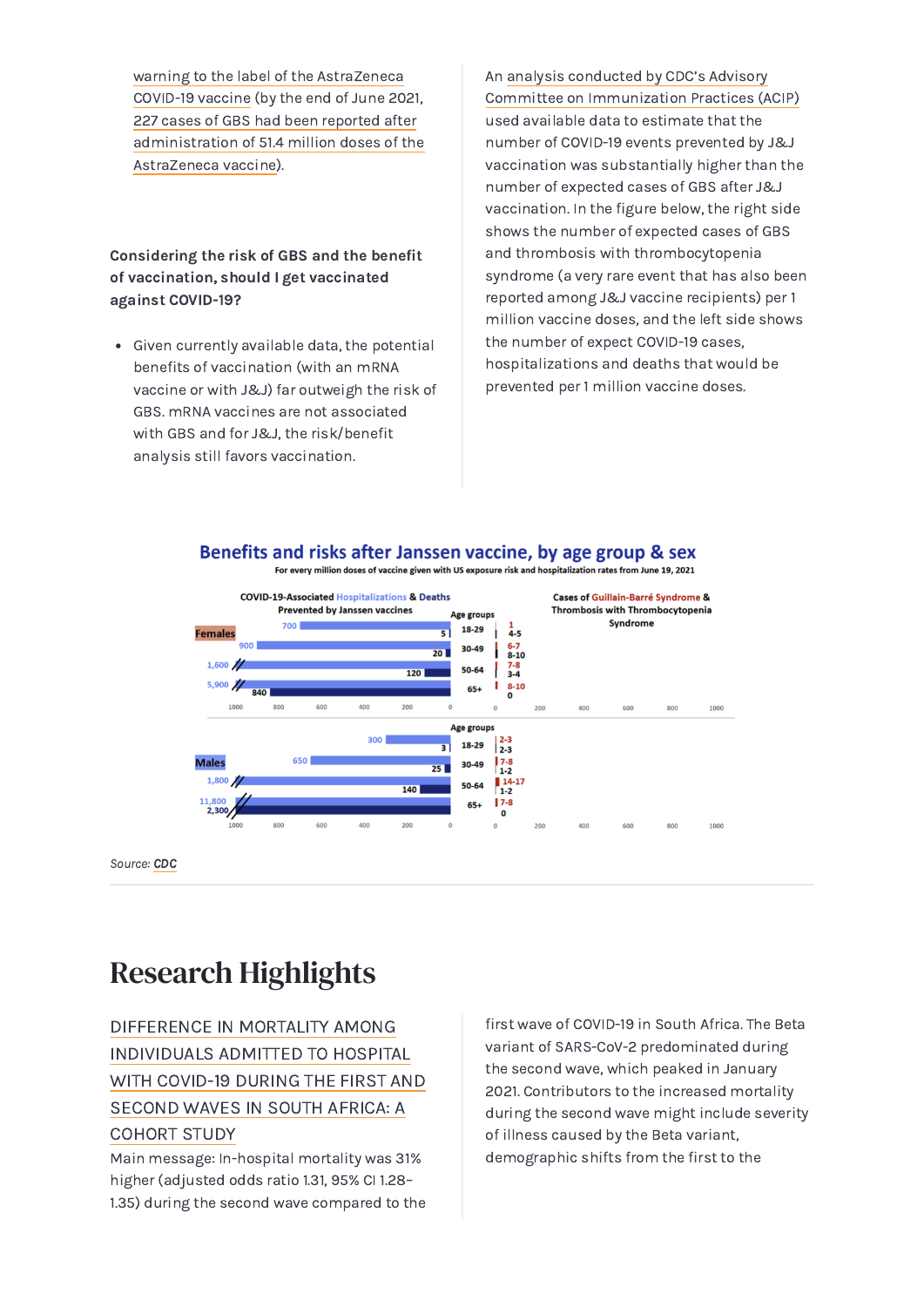second wave of COVID-19 in South Africa and the impact of overwhelmed hospital capacity on in-hospital mortality.

- Data on SARS-CoV-2 infections were from national epidemiology reports and data on hospital admissions were from DATCOV. DATCOV is an active surveillance system collecting data from all hospitals in South Africa that admitted a person with COVID-19. As of March 27, 2021, 644 health facilities were reporting into DATCOV.
- Authors divided the period of March 5, 2020, to March 27, 2021 into five periods using hospital admissions data (pre-wave 1, wave 1, post-wave 1, wave 2, and post-wave 2). Authors defined the beginning of a wave as five new admissions per 100,000 people and the end of a wave when incidence returned to this level.
- Overall, 23.38% of hospitalized patients died (51,037 people died of 219,265 COVID-19 patients for whom outcome was known). At the peak of the second wave in January 2021, the in-hospital case fatality risk was 29.34% (95% CI 28.95–29.74), which was significantly greater than at the peak of the first wave in July 2020 (21.80% [95% CI 21.39–22.22; p<0.0001]).
- The incidence of COVID-19 admissions also increased at a faster rate during the second than the first wave. The time from five hospital admissions to 15 per 100,000 population in the first wave was six weeks and five weeks in the second wave.
- In-hospital case-fatality risk increased from 17.7% in weeks of low admission (<3500 admissions) to 26.9% in weeks of very high admission (>8000 admissions), potentially reflecting overwhelmed hospital capacity.
- Comparing characteristics of people admitted during the first and second wave, individuals in the second wave were more likely to be: aged 40 or older, of mixed race, and admitted to public rather than private hospitals. Patients admitted during the second wave were less likely to be of Black or Indian race and less likely to have a comorbid condition.

Limitations of the study included lack of information about out-of-hospital deaths, inability to account for differences by province or district and high proportion of missing data, especially for race (32%) and comorbidities (22%). Authors also were unable to adjust for changes in national COVID-19 restrictions, which may contribute to residual confounding. A lack of individual-level SARS-CoV-2 lineage type data was another limitation. More hospitals started reporting to DATCOV in October 2020 after the peak of the first wave (July 2020) which may also have underrepresented hospitalizations and deaths during the first wave. Large differences (e.g., in age, comorbidities, obesity) between people who died and those who survived or were not infected during the first wave may have resulted in a healthier population being infected during the second wave. This may have lowered the mortality rate during the second wave.

## HOUSEHOLD [TRANSMISSION](https://www.nejm.org/doi/full/10.1056/NEJMc2031915?query=TOC&cid=NEJM%20eToc,%20July%2022,%202021%20B%20DM162200_NEJM_Non_Subscriber&bid=560686967) OF SARS-COV-2 FROM CHILDREN AND ADOLESCENTS

Main message: In this retrospective study of household transmission from children ages 7- 19, there was efficient transmission of SARS-CoV-2 from school-age children and adolescents to household members: in households in which transmission occurred, half the household contacts were infected. There was reduced risk of transmission when physical distancing was practiced. There was evidence of transmission from children whose symptoms had started before returning home, but risk was reduced, suggesting the importance of pre-symptomatic transmission. This shows that children and adolescents with a known exposure to SARS-CoV-2 or a diagnosis of COVID-19 should remain at home and maintain physical distance from household members throughout the infectious period.